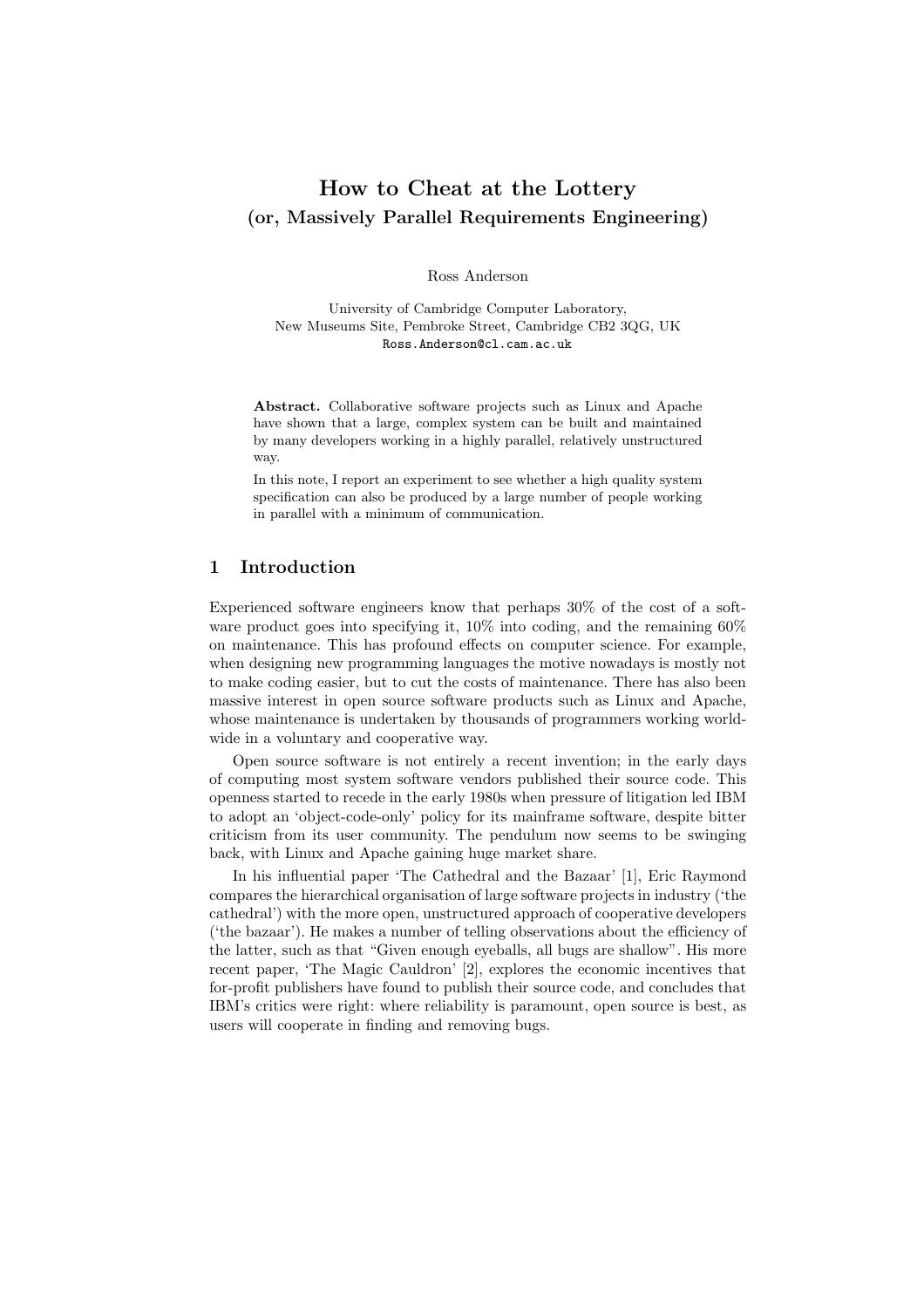There is a corollary to this argument, which I explore in this paper: the next priority after cutting the costs of maintenance should be cutting the costs of specification.

Specification is not only the second most expensive item in the system development life cycle, but is also where the most expensive things go wrong. The seminal study by Curtis, Krasner and Iscoe of large software project disasters found that failure to understand the requirements was mostly to blame [3]: a thin spread of application domain knowledge typically led to fluctuating and conflicting requirements which in turn caused a breakdown in communication. They suggested that the solution was to find an 'exceptional designer' with a deep understanding of the problem who would assume overall responsibility.

But there are many cases where an established expert is not available, such as when designing a new application from scratch or when building a competitor to a closed, proprietary system whose behaviour can only be observed at a distance.

There are also some particular domains in which specification is well known to be hard. Security is one example; the literature has many examples of systems which protected the wrong thing, or protected the right thing but using the wrong mechanisms. Most real life security failures result from the opportunistic exploitation of elementary design flaws rather than 'high-tech' attacks such as cryptanalysis [4]. The list of possible attacks on a typical system is long, and people doing initial security designs are very likely to overlook some of them. Even in a closed environment, the use of multiple independent experts is recommended [5].

Security conspicuously satisfies the five tests which Raymond suggested would identify the products most likely to benefit from an open source approach [2]. It is based on common engineering knowledge rather than proprietary techniques; it is sensitive to failure; it needs peer review for verification; it is business critical; and its economics include strong network effects. Its own traditional wisdom, going back at least to Auguste Kerkhoffs in 1883, is that cryptographic systems should be designed in such a way that they are not compromised if the opponent learns the technique being used. In other words, the security should reside in the choice of key rather than in obscure design features [6].

It therefore seemed worthwhile to see if a high quality security specification could be designed in a highly parallel way, by getting a lot of different people to contribute drafts in the hope that most of the possible attacks would be considered in at least one of them.

# **2 Experimental design**

The opportunity to test this idea was provided by the fact that I teach courses in cryptography and computer security to second and third year undergraduates at Cambridge. By the third year, students should be able to analyse a protection problem systematically by listing the threats, devising a security policy and then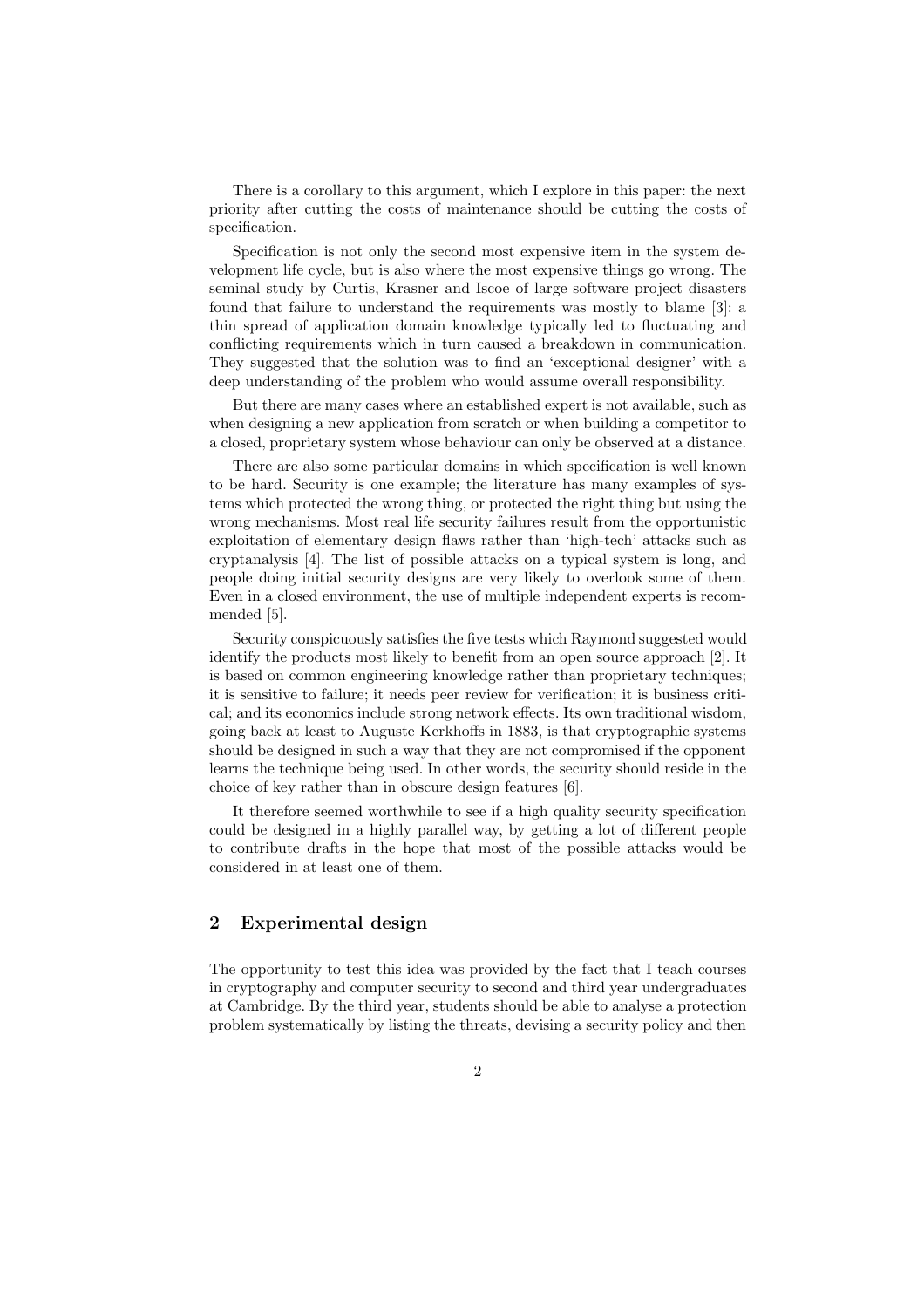recommending mechanisms that will enforce it. (The syllabus and lecture notes are available online at [7].)

By a security policy, we mean a high level specification which sets out the threats to which a system is assumed to be exposed and the assurance properties which are to be provided in response. Like most specifications, it is a means of communication between the users (who understand the environment) and the system engineers (who will have to implement the encryption, access control, logging or other mechanisms). So it must be clearly comprehensible to both communities; it should also be concise.

The students see, as textbook examples of security policy:

- **–** the Bell-LaPadula model, which is commonly used by governments to protect classified information and which states that information can only flow up the classification hierarchy, and never down. Thus a civil servant cleared to 'Secret' can read files at 'Secret' or below, but not 'Top Secret', while a process running at 'Secret' can write at the same level or above, but never down to 'Unclassified';
- **–** The Clark-Wilson model, which provides a reasonably formal description of the double-entry bookkeeping systems used by large organisations to detect fraud by insiders;
- **–** The Chinese Wall model, which models conflicts of interest in professional practice. Thus an advertising account executive who has worked on one bank's strategy will be prevented from seeing the files on any other banking client for a fixed period of time afterwards;
- **–** The British Medical Association model, which describes how flows of personal health information must be restricted so as to respect the established ethical norms for patient privacy. Only people involved directly in a patient's care should be allowed to access their medical records, unless the patient gives consent or the records are de-identified effectively.

The first three of these are documented in [8] and the fourth in [9]. Further examples of security policy models are always welcome, as they help teach the lesson that 'security' means radically different things in different applications. However, developing a security policy is usually hard work, involving extensive consultation with domain experts and successive refinement until a model emerges that is compact, concise and agreed by all parties.

Exceptions include designing a policy for a new application, and for a competitor to a closed system. In such cases, the best we can do may be to think long and hard, and hope that we will not miss anything important.

I therefore set the following exam question to my third year students:

**You have been hired by a company which is bidding to take over the National Lottery when Camelot's franchise expires, and your responsibility is the security policy. State the security policy you would recommend and outline the mechanisms you would implement to enforce it.**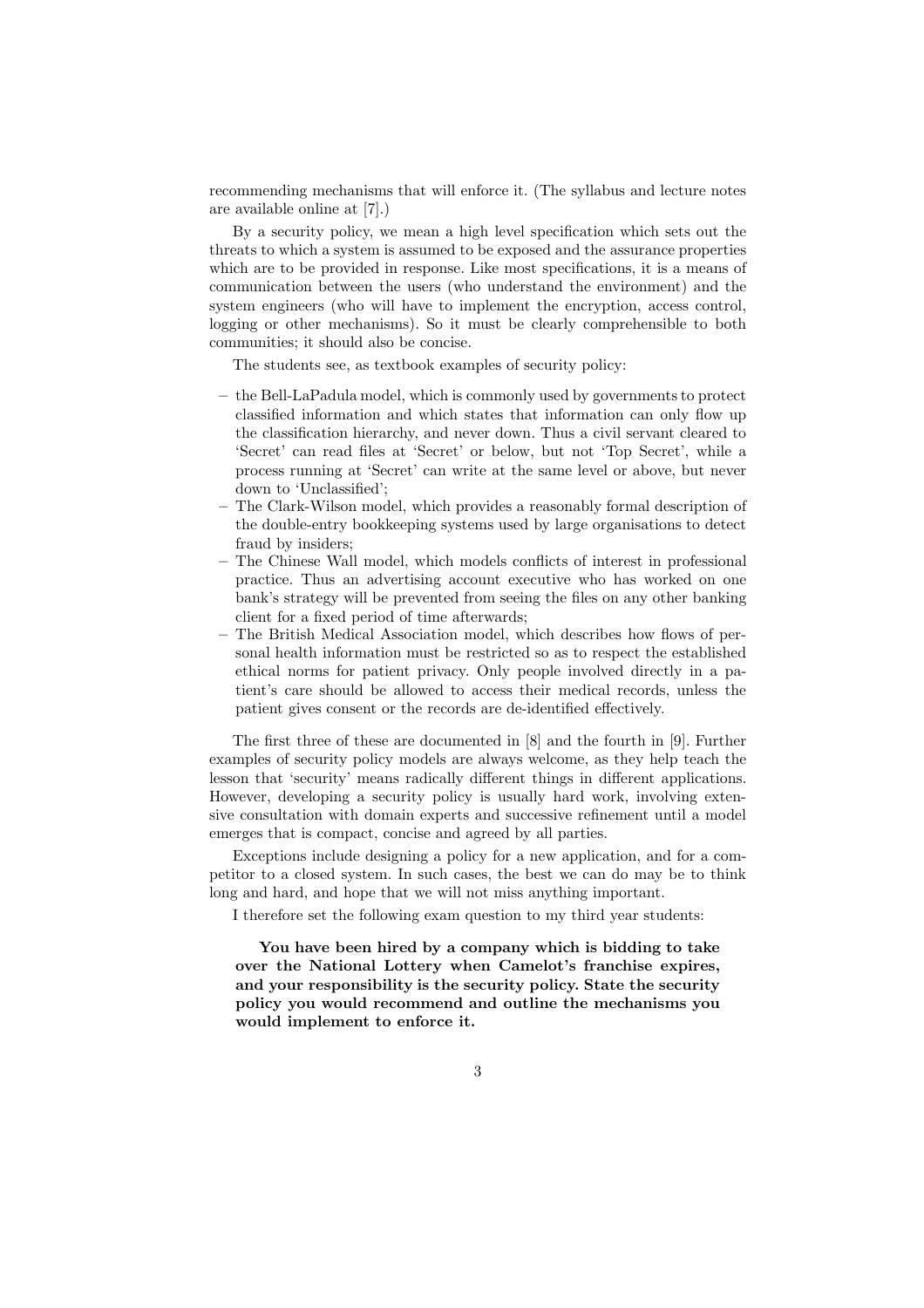# **3 The UK National Lottery**

For the benefit of overseas readers, I will now give a simplified description of our national lottery. (British readers can skip the next two paragraphs.)

The UK's national lottery is operated by a consortium of companies called Camelot which holds a seven year licence from the government. This licence is up for renewal, which makes the question topical; and presumably Camelot will refuse to share its experience with potential competitors. A large number of franchised retail outlets sell tickets. The customer marks six out of 49 numbers on a form which he hands with his money to the operator; she passes it through a machine that scans it and prints a ticket containing the choice of numbers plus some further coded information to authenticate it.

Twice a week there is a draw on TV at which a machine selects seven numbered balls from 49 in a drum. The customers who have predicted the first six share a jackpot of several million pounds; the odds should be (49 choose 6) or 13,983,816 to one against, meaning that with much of the population playing there are several winners in a typical draw. (Occasionally there are no winners and the jackpot is 'rolled over' to the next draw, giving a pot of many millions of pounds which whips the popular press to a frenzy.) There are also smaller cash prizes for people who guessed only some of the numbers. Half the takings go on prize money; the other half gets shared between Camelot, the taxman and various charitable good causes<sup>1</sup>.

The model answer I had prepared had a primary threat model that attackers, possibly in cahoots with insiders, would try to place bets once the result of the draw is known, whether by altering bet records or forging tickets. The secondary threats were that bets would be placed that had not been paid for, and that attackers might operate bogus vending stations which would pay small claims but disappear if a client won a big prize.

The security policy that follows logically from this is that bets should be registered online with a server which is secured prior to the draw, both against tampering and against the extraction of sufficient information to forge a winning ticket; that there should be credit limits for genuine vendors; and that there should be ways of identifying bogus vendors. Once the security policy has been developed in enough detail, designing enforcement mechanisms should not be too hard for someone skilled in the art – though there are some subtleties, as we shall see below.

The exam was set on the first of June 1999 [10], and when the scripts were delivered that evening, I was eager to find out what the students might have come up with.

<sup>1</sup> Appointing the members of the committees that dish out the money is a source of vast patronage for the Prime Minister and, according to cynics, is the real reason for the Lottery to exist.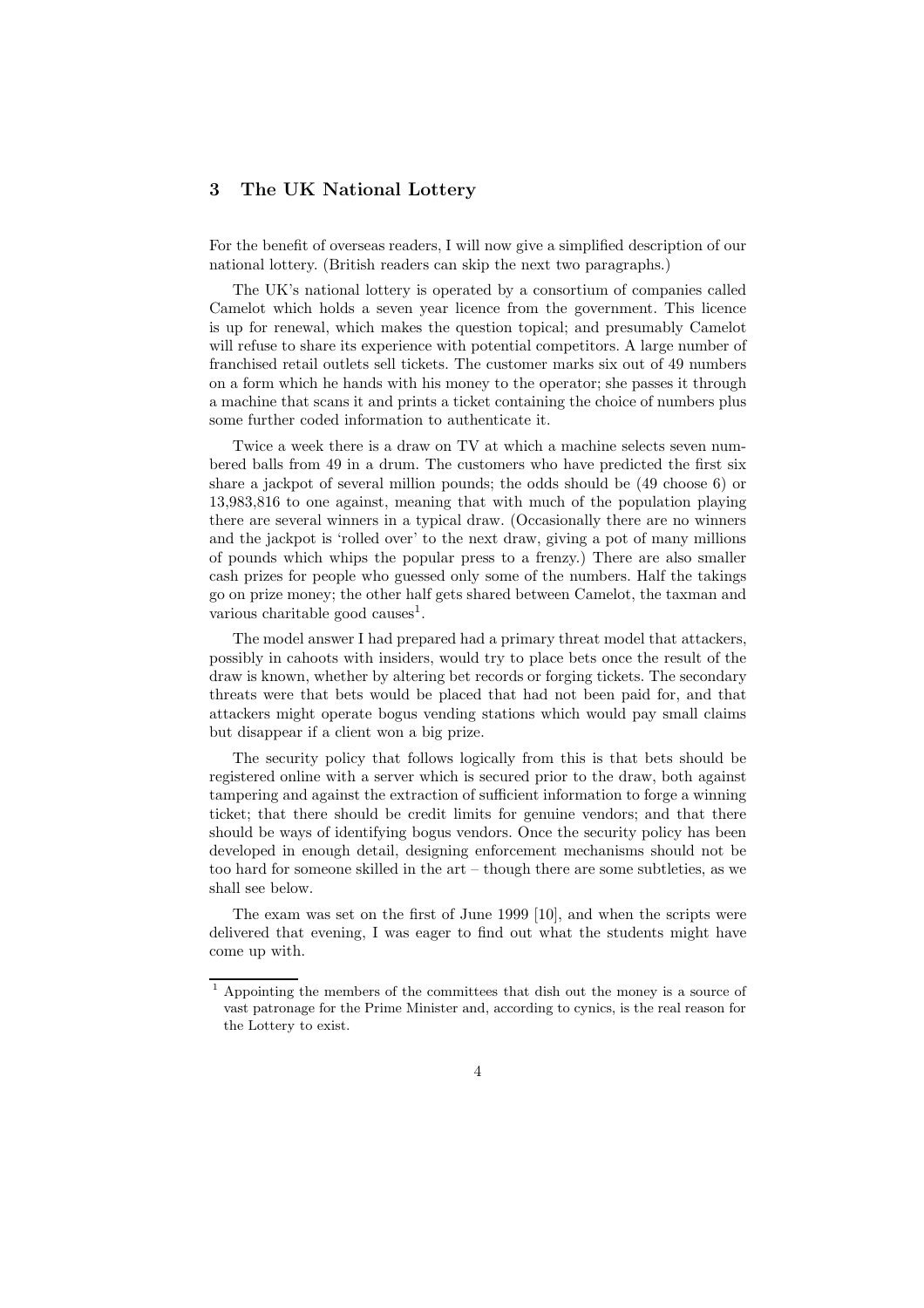# **4 Results**

Thirty four candidates answered the question, and five of their papers were good enough to be kept as model answers. All of these candidates had original ideas which are incorporated in this paper, as did a further seven candidates whose answers were less complete. As the exam marking is anonymous, the 'co-authors' of this specification are a subset of the candidates listed in the ackowledgements below. The question was a 'good' one in that it divided the students up about equally into first, second and third class ranges of marks. Almost all the original ideas came from the first class candidates.

The contributions came at a number of levels, including policy goal statements, discussions of particular attacks, and arguments about the merits of particular protection mechanisms.

#### **4.1 Policy goal statements**

On sorting out the high level policy statements from the more detailed contributions, the first thing to catch the eye was a conflict reminiscent of the old debate over who should pay when a 'phantom withdrawal' happens via an automatic teller machine – the customer or the bank [4].

One of the candidates assumed that the customer's rights must have precedence: *'All winning tickets must be redeemable! So failures must not allow unregistered tickets to be printed.'* Another candidate assumed the contrary, and thus the *'worst outcome should be that the jackpot gets paid to the wrong person, never twice.'* Ultimately, whether systems fail in the shop's favour or the customer's is a regulatory issue. However, there are consequences for security. In the context of cash machine disputes, it was noted that if the customer carries the risk of fraud while only the bank is in a position to improve the security measures, then the bank may get more and more careless until an epidemic of fraud takes place. We presumably want to avoid this kind of 'moral hazard' in a national lottery; perhaps the solution is for disputed sums to be added back to the prize fund, or distributed to the 'good causes'.

As well as protecting the system from fraud, the operator must also convince the gaming public of this. This was expressed in various ways: *'take care how you justify your operations;' 'don't forget the indirect costs of security failure such as TV contract penalties, ticket refund, and publicity of failure leading to bogus claims;' 'at all costs ensure that there is enough backup to prevent unverifiable ticket problems.'* The operator can get some protection by signs such as *'no winnings due unless entry logged'* but this cover is never total.

Next, a number of candidates argued that it was foolish to place sole reliance on any single protection mechanism, or any single instance of a particular type of mechanisms. A typical statement was: *'Don't bet the farm on tamper-resistance'*. For example, if the main threat is someone forging a winning ticket after tapping the network which the central server uses to send ticket authenticator codes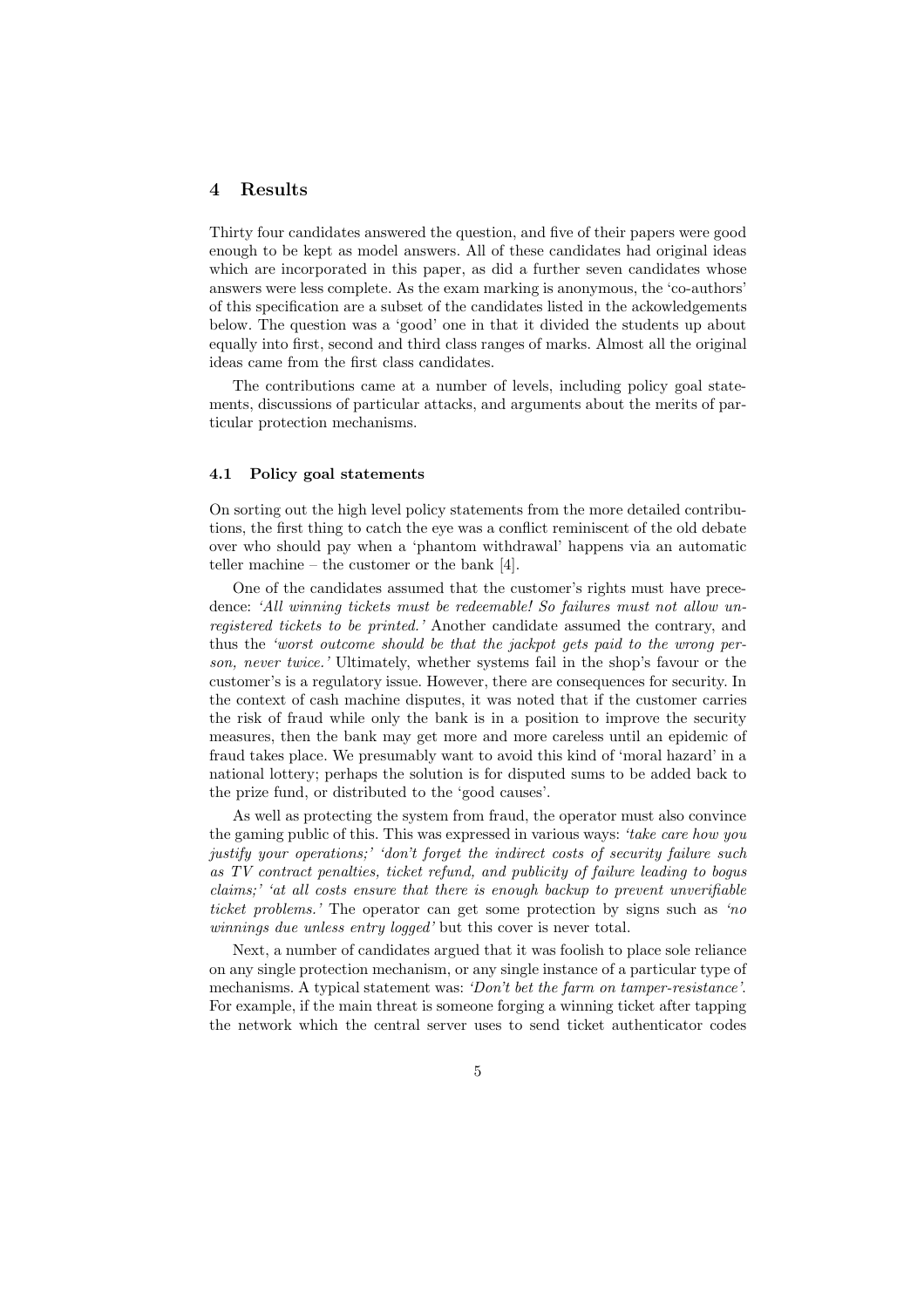to vending machines, we might not just encrypt the line but also delay paying jackpots for several days to give all winners a chance to claim. (Simply encrypting the authentication codes would not be enough, if a technician who dismantled the encryption device at the server could get both the authentication keys and the encryption keys.) Translated into methodology, this suggests a security matrix approach which maps the threats to the protection mechanisms, and makes it easy for us to check that at least two independent mechanisms constrain every serious threat.

Various attempts were made to reuse existing security policies, and particularly Clark-Wilson. These were mostly by weak candidates and not very convincing. But three candidates did get some mileage; for example, one can model the lottery terminal as a device that turns an unconstrained data item (the customer selection) into a constrained data item (the valid lottery ticket) by registering it and printing an authentication code on it. Such concepts can be useful in designing separation-of-duty mechanisms for ticket redemption and general financial control, but do not seem to be enough to cover all the novel and interesting security problems which a lottery provides.

Some candidates wondered whether a new franchisee would want to extend the existing lottery's business model, such as by allowing people to buy tickets over the phone or the net. In that case, one should try to design the policy to be extensible to non-material sales channels. (Internet based lottery ticket sales have since been declared to be a good thing by the government [11].)

Finally, some attention needs to be paid to protecting genuine winners. The obvious issue is safeguarding the privacy of winners who refuse publicity; less obvious issues include the risk that winners might be traced, robbed and perhaps even murdered during the claim process. For example, the UK has some recent history of telephone technicians abusing their access to win airline tickets and other prizes offered during phone-in competitions; one might be concerned about the risk that a technician, in cahoots with organised crime, would divert the winners' hotline, intercept a jackpot claim, and dispatch a hit squad to collect the ticket. In practice, measures to control this risk are likely to involve the phone company as much as the lottery itself.

#### **4.2 Discussions of particular attacks**

This leads to a discussion of attacks. There were several views on how the threat model should be organised; one succinct statement was *'Any attack that can be done by an outsider can be done at least as well by an insider. So concentrate on insider attacks'.* This is something that almost everyone knows, but which many system designers disregard in practice. Other candidates pointed out that no system can defend itself against being owned by a corrupt organisation, and that senior insiders should be watched with particular care<sup>2</sup>.

<sup>&</sup>lt;sup>2</sup> One of the companies that originally made up the Camelot consortium had to leave after its chief executive was found by the High Court to have tried to bribe a competing consortium during the bidding for the original lottery franchise.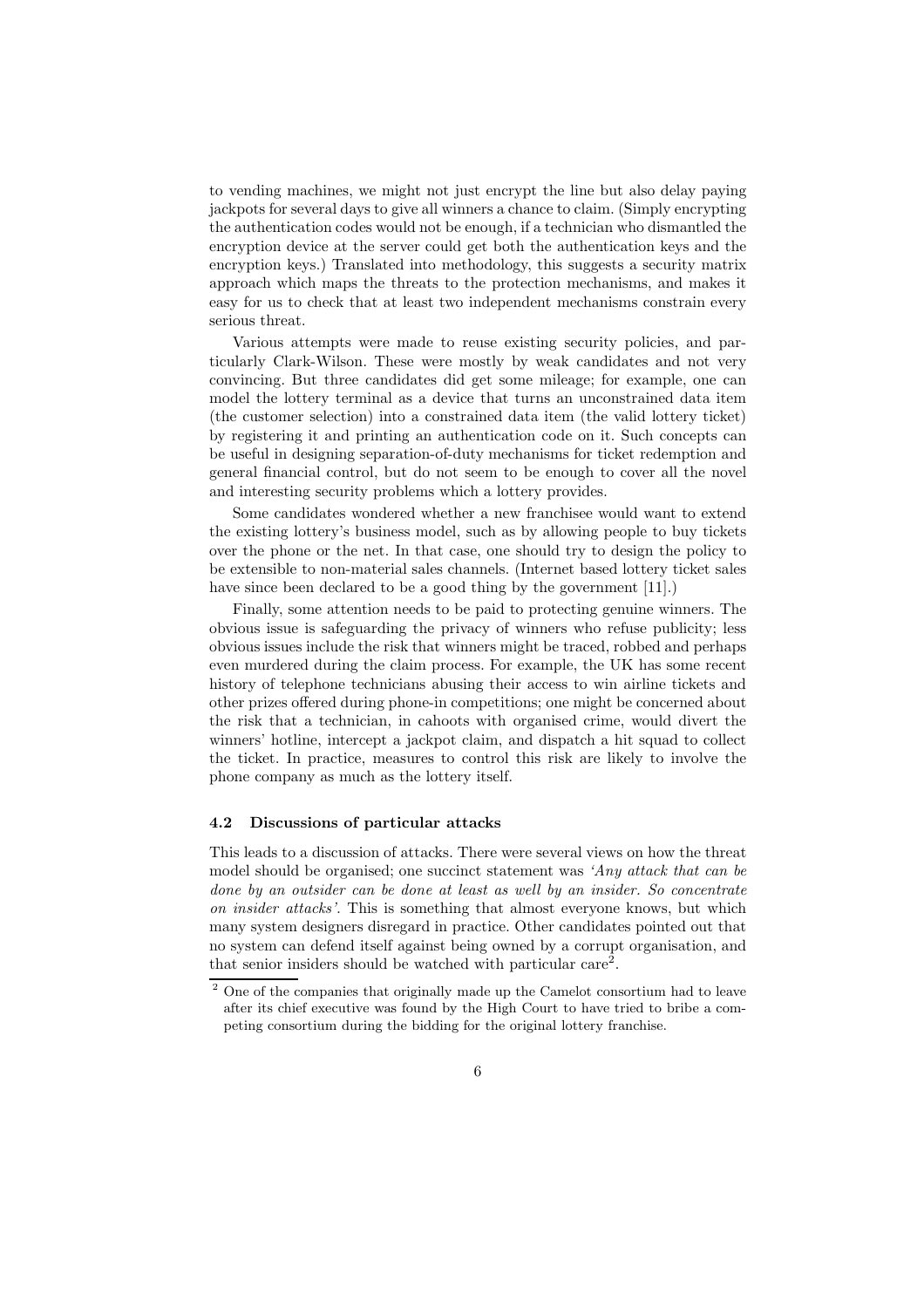Moving now to the more technical analysis, a number of interesting attack scenarios were explored.

- 1. A number of candidates remarked that in the absence of enforceable limits on ticket sales per machine, an operator could issue large numbers of tickets without any intention of paying for them. In extremis, he might issue all 13,983,816 tickets required to win a jackpot. The obvious fix is to have a value counter to enforce a system of credit limits – but where? If the terminal cannot be completely tamperproof, we need an online solution. But this is not enough: three candidates warned about possible traffic insertion attacks at the server end, so having synchronised value counters at both the terminal and the server might be a good idea<sup>3</sup>. So would banking industry style batch controls and totals.
- 2. Three candidates discussed tricking genuine terminals into attaching to a fake server. The goal might be fraud (after the draw, forge tickets with authenticators calculated using the fake server key) or denial of service (undermine the lottery's credibility by causing vendors to print tickets which cannot be redeemed if they win). The obvious fix is to have the terminals authenticate the server.
- 3. There was concern about the prospect of a winning ticket being claimed simultaneously at several shops. The general consensus was that an online operation with guaranteed commit-abort semantics and strong authentication of the terminal should be required to pay a winning ticket.
- 4. Candidates disagreed about the threat from refunds. If refunds are allowed, then someone might get a refund on a forged ticket and later present the original if it wins. (Historically, refund mechanisms have been a source of fraud with systems such as prepaid electricity meters [5]). The simplest solution is not to allow any refunds at all; and alternative is to allow them only in very restricted circumstances (only for data entry errors, only while the customer is still in the shop, only up to close of play, only while the terminal is online, and subject to collection and audit of all refunded tickets along with all locally paid winning tickets).
- 5. Although tamper resistance cannot be relied on completely, it can still be helpful. But should we protect the whole vending machine or just an embedded crypto module? If the latter, there is a risk that vendors will tamper with the rest of the system so that it reports only a proportion of their takings, in effect competing with the lottery by issuing the other tickets on their own account. So it is probably a good idea to make the whole vending machine tamper resistant, except for those components such as the receipt printer where user access is unavoidable.
- 6. It may be a good idea to allow small claims to be cashed anywhere in the system. This way, any bogus tickets should be spotted as quickly as possible. This will also help the operator detect any rogue merchants running completely bogus vending operations with unauthorised equipment.

<sup>3</sup> but see section 4.3 below on the problems of redundancy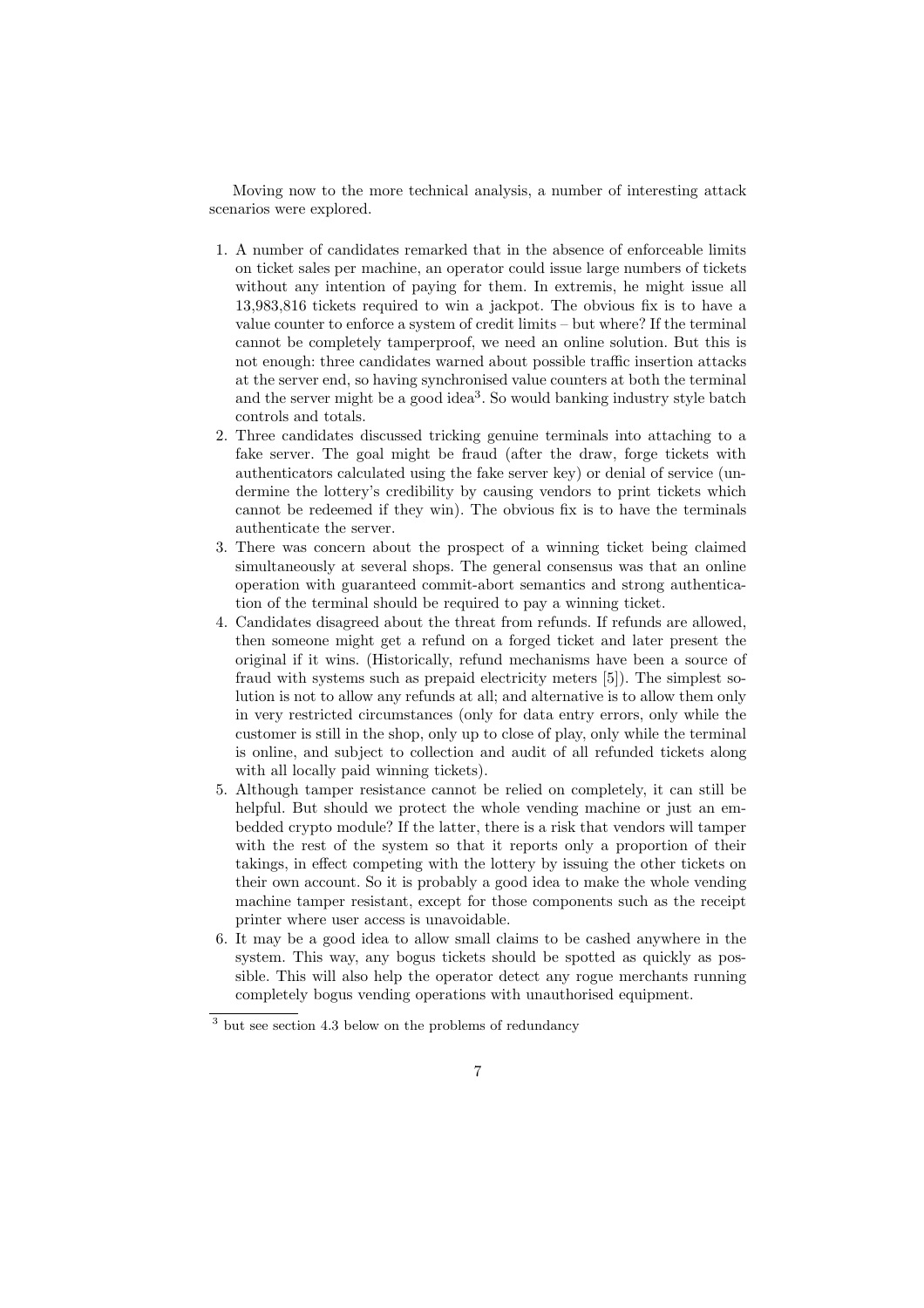7. This will not help, however, with another possible attack on the vending machine's tamper resistance. This is where a wiretap is used to reveal which machine sold a winning ticket (whether directly, or from published information about where a prizewinner lives); the attacker then burgles the shop, steals the machine and digs the authentication keys or logs out of it. So vending machines should not contain enough information to forge a ticket, except in the instant that a genuine ticket is being printed.

There are some secondary design concerns here. How will the machines validate the lower-value tickets that are paid out locally – only online? Or will some of the authenticator code be kept in the vending station? But in that case, how do we cope with the accidental or malicious destruction of the machine that sold a jackpot winning ticket, and how do we pay small winnings when the machine that sold the ticket is offline?

- 8. Close attention has to be paid to failure modes. If random errors and system failures can lead to individual gain then, as with some burglar alarm systems [12], deliberate attempts to cause failure can be expected. They may lead not just to occasional frauds but also to more widespread service denial.
- 9. Some attention has to be paid to whether the system should collect evidence with a view to resolving possible disputes with franchisees, and if so what form it should take. The naive approach is to ask for everything to carry a digital signature, but this is largely irrelevant to the kind of attack one expects from the experience of electricity token vending  $[5]$  – namely that a vendor sells a large number of tickets and then reports the machine stolen. The solution is likely to involve contractual obligations, insurance, and monitoring of vending machines by the central server.
- 10. There should be enough privacy protection to prevent punters learning the pattern of bets; even if the draw is random, other people's choice of numbers will not be, and this will skew the odds. The published history of jackpots gives some information on this (it is already extensively analysed) but one should not give out any more information, unless the operator decides to as a matter of policy. If it were believed that insiders had an advantage by knowing the popularity of each number, this could seriously erode confidence. (There is no realistic way to stop a clever vending agent rigging up some means of collecting local statistics, but at least the authentic national statistics should be protected.)
- 11. Some candidates suggested using the BBC's broadcast radio clock signal as an authentication input to the vending terminals; but one candidate correctly pointed out that this signal could be jammed without much difficulty. This was a highly effective suggestion, in the sense that when it was mentioned to a colleague who had recently done an audit of a different online gaming system, his response was 'Oh s\*\*\*!'

## **4.3 Reasoning about particular protection mechanisms**

The third type of contribution from the candidates can be roughly classed as reasoning about particular mechanisms.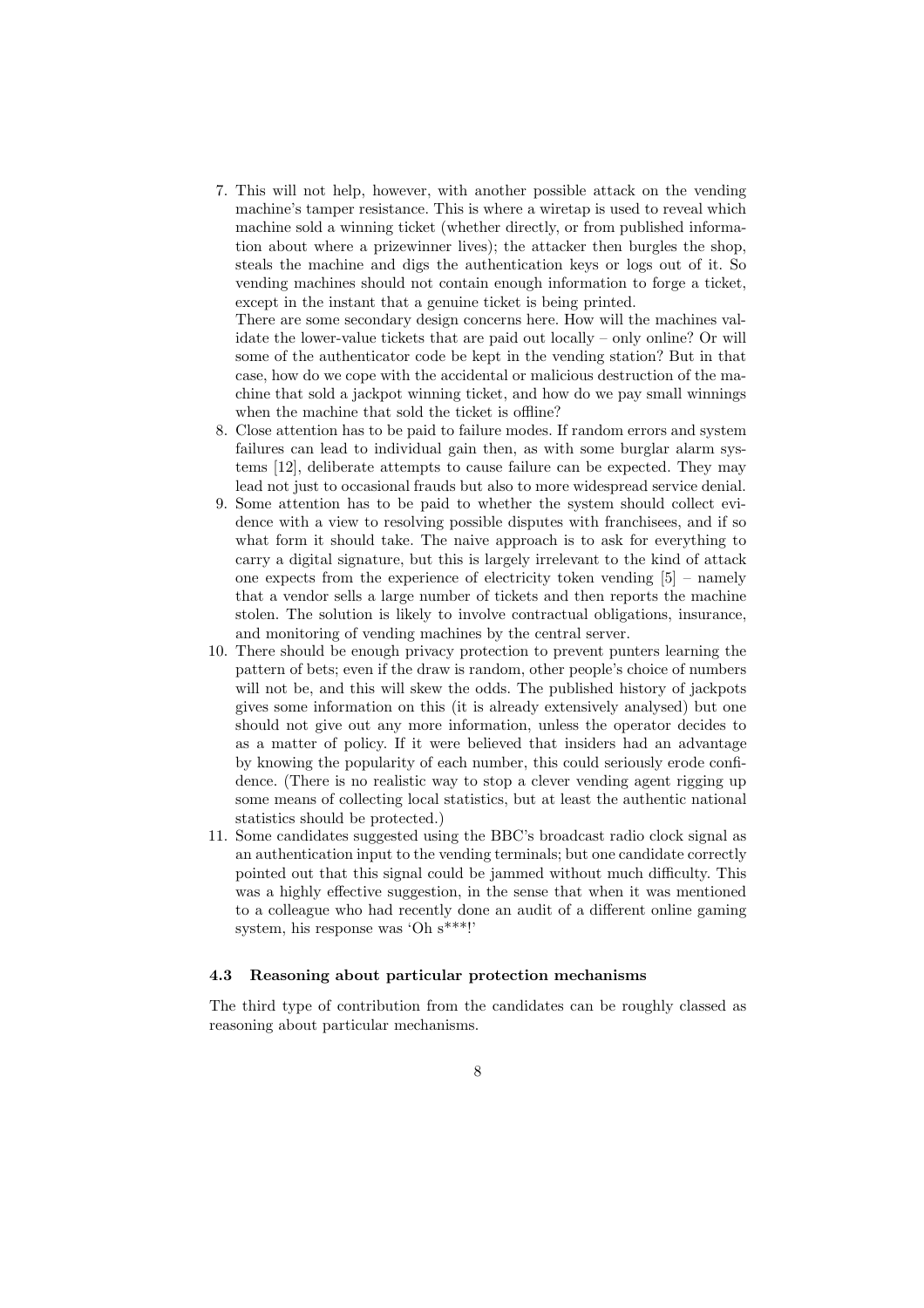- 1. Five candidates discussed the kind of authenticator needed to validate the ticket. One suggested a digital signature; one reasoned that a  $MAC<sup>4</sup>$  would do; three pointed out that even a random number generated by the central server would be enough (though a MAC might be more convenient).
- 2. There was some discussion of how one should eliminate single points of vulnerability such as the encryption devices that would generate authenticators if this were done algorithmically. There was also some reasoning about separation of duty, such as how to prevent any single individual from being able to validate a jackpot win. One might, for example, have 'orange' and 'blue' encryption boxes (if encryption were used to generate authenticators) or databases (if the authenticators were randomly generated) and have the call centre send out an orange manager and a blue manager to visit the winner and check the claim.
- 3. There was also discussion of the nature of the Trusted Computing Base<sup>5</sup>. Is this all of the central server or just part of it? How much protection can you get by separating function across replicated hardware, such as multiple databases or crypto boxes at the centre, or by having part of the authenticator computed centrally and part by the vending machine? In the latter case, do you need to have all the vending machines online when claims are paid, or do you upload winning authenticators – in which case what did you gain by decentralising part of the codes before the draw? The efficacy of replication is well known to be bounded by common mode errors (particularly specification errors [13]). And in any case, how do you prevent yourself being laid open to service denial attacks? There are similar tradeoffs involving security and resilience when we consider whether to put the value counters at the server, in the terminals, or in both. Managing these tradeoffs may involve several iterations of a detailed design, with criticism from a number of bright people in parallel.
- 4. Some candidates discussed the level of reliance that could be placed on physical ticket security technologies, such as holograms; the general consensus was that the stock is bound to be stolen. Thus the primary protection should be digital not physical. However, having a printed serial number on the ticket costs little and may do some good if it is also an input to the MAC or other authentication process. This way, a crook has to do some physical forgery as well. Serial numbers might also provide a second level control against wiretap attacks, as one might transmit only the first few digits of the serial number to the server and arrange matters so that the remaining digits were a MAC computed with a key known only to the ticket printing company.

 $4$  For the benefit of readers without a security background, a MAC – or message authentication code – is a cryptographic checksum computed on data using a secret key and which can only be verified by principals who also possess that secret key. By comparison, a digital signature can in principle be verified by anybody. See [8] for more detail

<sup>5</sup> the set of hardware, software and procedural components whose failure could lead to a compromise of the security policy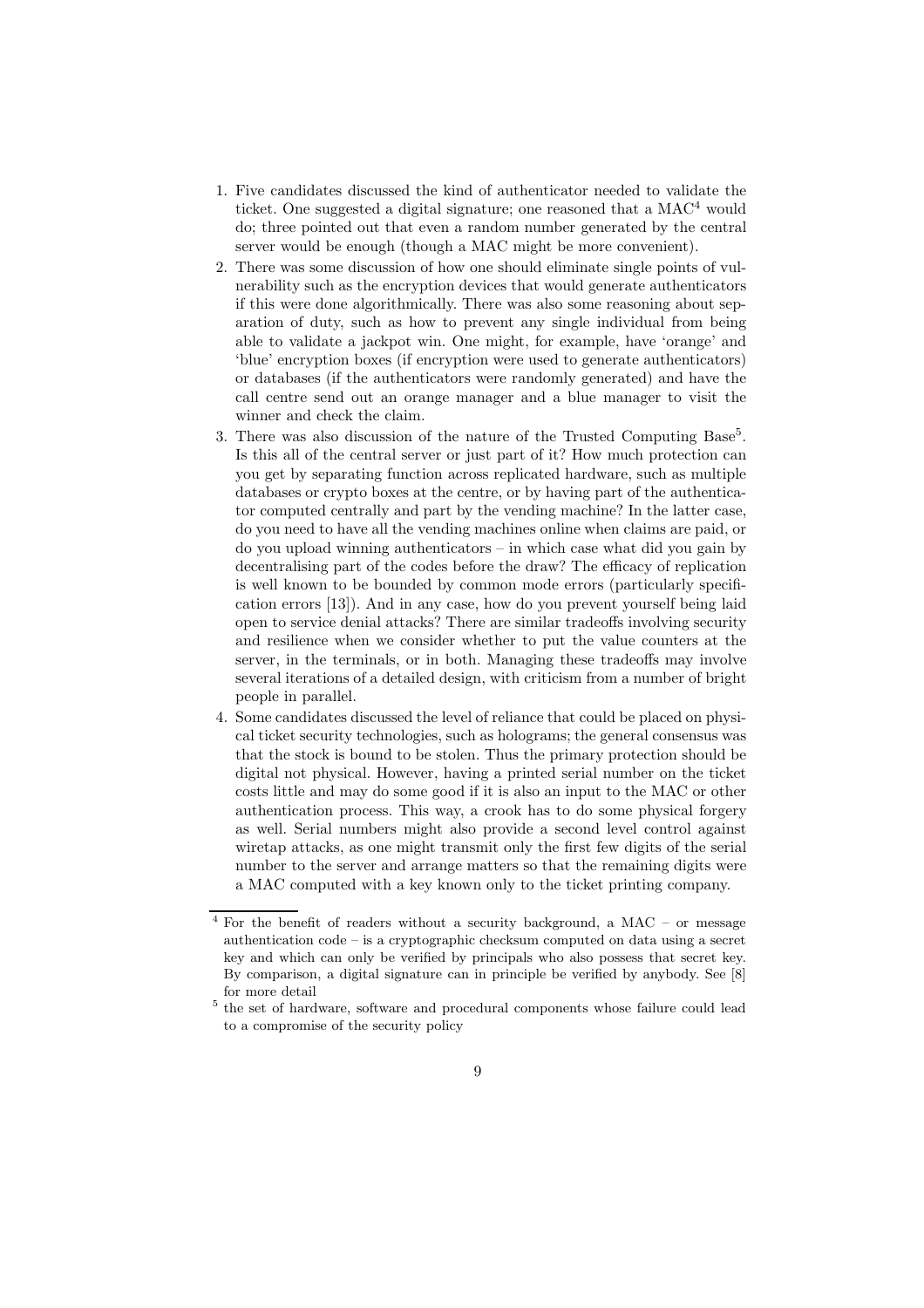- 5. The candidates came up with quite a number of checklist items of the kind that designers often overlook – e.g. 'tickets must be associated with a particular draw'. This might seem obvious, but a protocol design which used a purchase date, ticket serial number and server-supplied random challenge as input to a MAC computation might appear plausible to a superficial inspection. The evaluator might not check to see whether a shopkeeper could manufacture tickets that could be used in more than one draw. Experienced designers appreciate the value of such checklists.
- 6. The user interface design also needs some care. We mentioned above that one should ask for telephone claims of big wins after the draw, then delay payment for a week or two in the hope that any duplicated winning ticket will become evident. This delay can be used for (and excused by) due diligence activities such as getting a sworn statement from each jackpot winner that the ticket is theirs, and that they are not cheating on a partner or a syndicate with an equity stake in the win – an activity which has given rise to most of the publicised disputes over the years.
- 7. As the company will want to convince outsiders that it is not cheating, it might veer towards involving third parties in many of the protection mechanisms. For example, in order to secure the database of bets before the draw, it would be natural to use a third party timestamping service rather than simply having a spare copy of a CD of the database; if a spare database were preferred, then one might leave it with a bank rather than at an in-house backup site.
- 8. How much audit effort is needed? Certainly, one should collect both winning and refunded tickets for examination. Key staff should be watched; a Jaguar in the car park should sound an alarm more quickly than it did in the Aldrich Ames case. There are many other details, such as:
	- **–** what will be the controls on adding vending machines to network (and for that matter adding servers);
	- **–** how long should logs be kept;
	- **–** how to deal with refunded tickets;
	- **–** how to deal with tickets that are registered but not printed (these will exist if you insist that unregistered tickets are never printed);
	- **–** what system will be used to transfer takings from merchants to the operator (we don't want a fake server to be able to collect real money); **–** what audit requirements the taxman will impose;
	- **–** what sort of 'intrusion detection' or statistical monitoring system will be incorporated to catch the bugs and/or attacks that we forgot about or which crept in during the implementation. E.g., we might have a weird bug which enables a shopkeeper to manufacture occasional medium-sized winners which he credits against his account. If this is significant, it should turn up in long term statistical analysis.

As we work through these details, it becomes clear that for most of the system, 'Trusted' means not just tamper resistant but subject to approved audit and batch control mechanisms.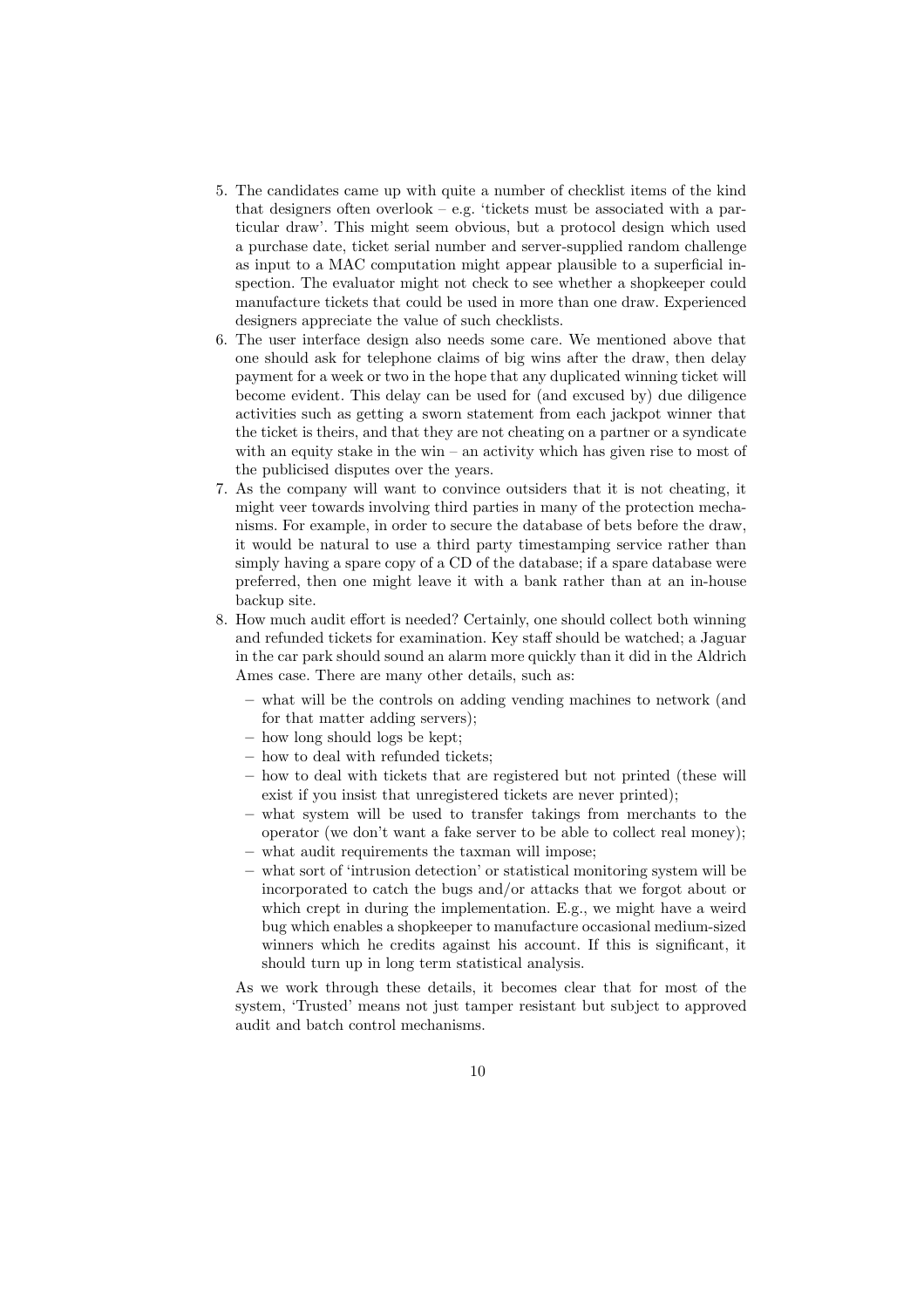#### **4.4 How complete are the above lists?**

At the time I set the exam question, I had never played the lottery. I did not perform this experiment until after marking the exam scripts; this helped ensure an even playing field for the candidates. In fact, by the time I got round to buying a ticket, I had already written the first draft of this article and circulated it to colleagues. My description of the ticket purchase process in that draft had been based on casual observation of people ahead of me in Post Office queues, and was wrong in an unimportant but noticeable detail: I had assumed that the authentication code was printed on the form filled by the customer whereas in fact it appears on the receipt (which I have therefore called 'the ticket' in this version of the paper). None of my colleagues noticed, and none of them has since admitted to having ever played. Indeed, only one of the candidates shows any sign of having done so. I had expected a negative correlation between education and lottery participation (many churches already denounce the lottery as a regressive tax on the poor, the weak and the less educated) but the strength of this correlation surprised me.

So the above security analysis was done essentially blind – that is, without looking at the existing system. Subsequent observation of the procedures actually implemented by Camelot suggests only two further issues.

- 1. Firstly, the Camelot rules allow small franchisees to pay wins of up to £500, while the agencies in main Post Offices can pay up to  $\pounds 10,000$ . This seems a better idea than our 4.2.6; it makes it a lot harder to run a bogus vending operation. Wins in the £500–£10,000 range are much commoner than jackpots, and main Post Offices are much harder to 'forge' than corner shops.
- 2. Secondly, the tickets are numbered as suggested in 4.3.4, but printed on continuous stock. The selected bet numbers and authentication codes are printed on the front, while pre-printed serial numbers appear on the back. This may have both advantages and disadvantages. If a standard retail receipt printer is used, it can produce a paper audit roll with a copy of all tickets printed. This may well be more convincing to a judge than any cryptographic protection for electronic logs. On the other hand, the audit roll might facilitate ticket forgery as in 4.2.7, and there may be synchronisation problems (the sample ticket I purchased has two successive serial numbers on the back). When synchronising tickets with serial numbers, one will have to consider everything from ticket refunds to how operators will initialise a new roll of paper in the ticket printer, and what sort of mistakes they will make.

The final drafting of the threat model, security policy and detailed functional design is now left as an exercise to the reader.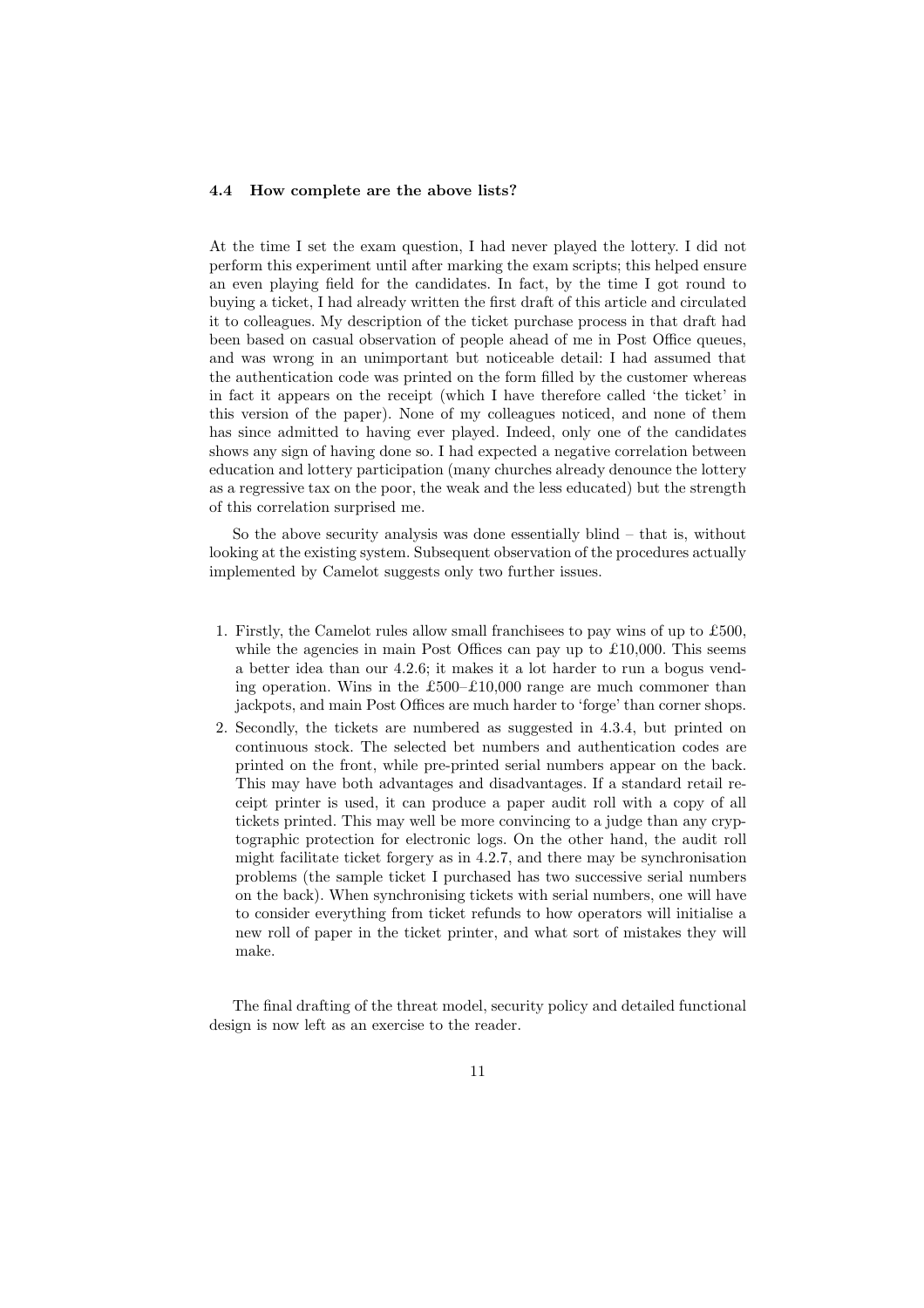## **5 Discussion and Conclusions**

Linux and Apache prove that software maintenance can be done in parallel; the experiment reported in this paper shows that requirements engineering can too.

There has been collaborative specification development before, as with the 'set-discuss' mailing list used to gather feedback during the development of the SET protocol for electronic payments. However, such mechanisms tend to have been rather ad-hoc, and limited to debugging a specification that was substantially completed in advance by a single team. The contribution of this paper is twofold: to show that it is possible to parallelise right from the start of the exercise, and to illustrate how much value one can add in a remarkably short period of time. Our approach is a kind of structured brainstorming, and where a complete specification is required for a new kind of system to a very tight deadline, it looks unbeatable: it produced high quality input at every level from policy through threat analysis to technical design detail.

The bottleneck is the labour required to edit the contributions into shape. In the case of this paper, the time I spent marking scripts, then rereading them, thinking about them and drafting the paper was about five working days. A system specification would usually need less polishing than a paper aimed at publication, but the time saved would have been spent on other activities such as doing a formal matrix analysis of threats and protection mechanisms, and finalising the functional design.

Finally, there is an interesting parallel with testing. It is known that different testers find the same bugs at different rates – even if Alice and Bob are equally productive on average, a bug that Alice finds after half an hour will only be spotted by Bob after several days, and vice versa. This is because different people have different areas of focus in the testing space. The consequence is that it is often cheaper to do testing in parallel rather than series, as the average time spent finding each bug goes down [14]. The exercise reported in this paper strongly supports the notion that the same economics apply to requirements engineering too. Rather than paying a single consultant to think about a problem for twenty days, it will often be more efficient to pay fifteen consultants to think about it for a day each and then have an editor spend a week hammering their ideas into a single coherent document.

## **Acknowledgements**

I am grateful to the security group at Cambridge, and in particular to Frank Stajano, for a number of discussions. I also thank JR Rao of IBM for the history of the 'object code only' effort, and Karen Sp¨arck Jones who highlighted those parts of the first draft that assumed too much knowledge of computer security for a general engineering audience, and also persuaded me to buy a ticket.

Finally, the students who contributed many of the ideas described here were an anonymous subset of our third year undergraduates for 1998–9, who were: